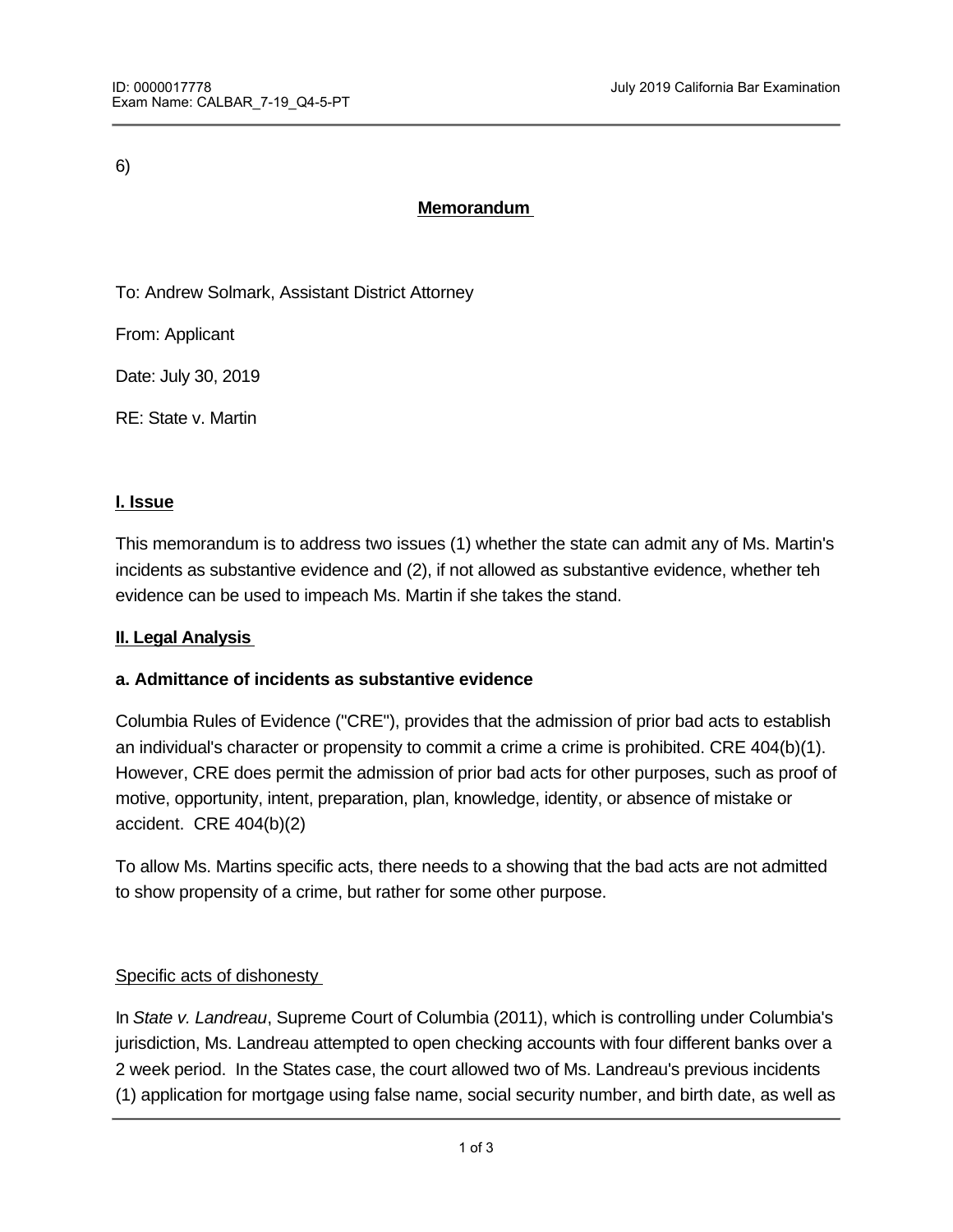(2) evidence of Ms. Landreau in a physical altercation of assaulting another patron at a bar after a heated fight. *Landreau*. The Landreau court looked to see if admissibility under CRE 404(b) was relevant for some other purpose other than to show propensity, the court considers that degree of similarity to the charged crime and the temporal relationship to the other acts. *Landreau.* 

Ms. Landreau's false mortgage application of providing a false name, social security number, and birth date was found to be similar to the charged crime of falsely opening up bank accounts. This is very similar to Ms. Martin in her specific past acts of opening up a credit line at Banks with the victims name and social security number, as well as a second attempt at Chciklets clothing with again the victims name and social security number is similar to the charged crime of identity theft. Both rest on a mental state, as the Landreau court came to the conclusion that, "specific acts can be the basis for inferring that the defendant had a mental state that is inconsistent with innocence" *Landreau.* 

The Landreau court, has also allowed specific acts when it can shown for opportunity . . *Landreau*. Ms. Martin's former job incident can be shown that there was ample opportunity for Ms. Martin to access the victims information as Ms. Martin was in a position to review and see the victims name as well as personal information like social security number, thereby showing opportunity on Ms. Martins part.

All of Ms. Martin's specific prior acts relating to Blake's department store, Chicklets, and FastCom will likely be admissible as substantive evidence as they show willingness to deceive and were close in time, and similar to the charge.

## Specific acts of violence or intoxication

The Landreau court has provided that acts of violence or intoxication are not sufficiently similar to the crime of passing checks to permit any inference. *Landreau*. The same can be said here, Ms. Martins intoxication incident with the police officer at the Blue Moon Bar is not closely related to identity theft and should not be allowed to be used for substantive evidence.

## **b. Impeachment of Ms. Martin**

In *State v. Proctor,* Supreme Court of Columbia (2008), the court held that there are three categories of view for the definition of truthfulness or dishonesty, the narrow, middle, and broad. The court adopted the middle as it incorporates the views of the narrow but permit questioning conduct that indicates a willingness to gain a personal advancement by dishonest means.